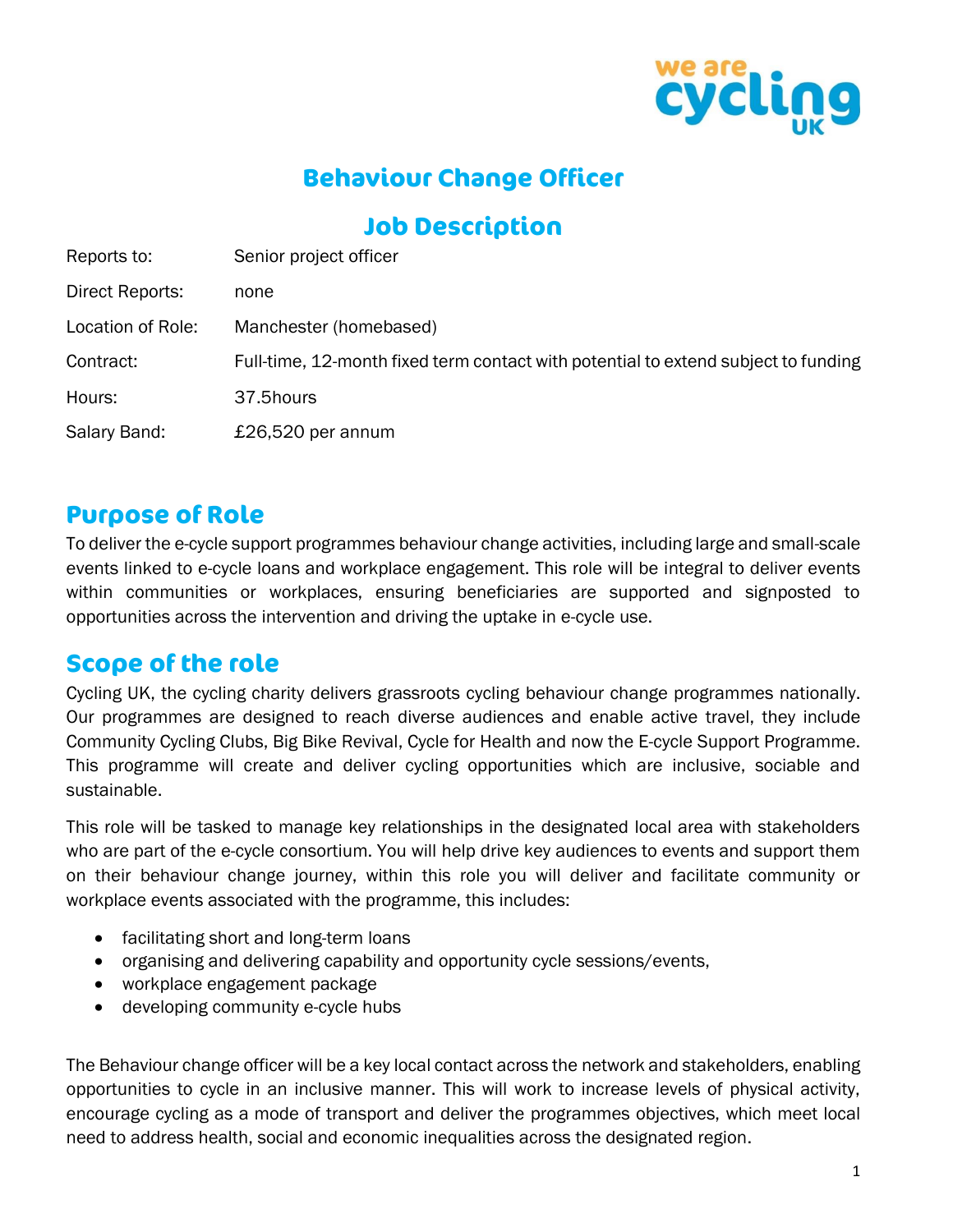### **Specific Duties**

- 1. To be an expert in the field of Cycling UK behaviour change projects
- 2. To build positive local relationships to be able to launch, embed and sustain Cycling UK behaviour change projects appropriate to local need.
- 3. To assess the impact that Cycling UK behaviour change projects are having with a specific focus on increasing the number of trips by cycle, extent of modal shift, increased physical activity and behaviour change. This includes the collection of monitoring and evaluation data, data input to a online database and the generation of case studies, press releases and reports.
- 4. To deliver the E-cycle Support Programme across the area with a focus on underrepresented groups
- 5. To develop and affiliate Community E-cycle Hubs by engaging a broad range of communities, established groups within communities or by forming new community focused groups
- 6. To support and encourage workplaces to be cycle friendly, increasing the number of cycle commuters across the area.
- 7. To design and facilitate events that help more people to cycle, more often and try e-cycles in mutually supportive and social groups; provide access to training and practical support to enable volunteers to become a qualified leaders or instructors
- 8. To identify and facilitate opportunities for Community E-cycle Hubs to run public engagement initiatives / events that target non-cyclists and help overcome barriers to participation; including but not restricted to access to a e-cycle, e-cycle maintenance training, come and try it social rides, confidence training and information on where to cycle.
- 9. To deliver, promote and support Cycling UK's nationally significant interventions that require specific outputs and outcomes to be achieved and reported within a set timeframe
- 10.To build sustainability through volunteer recruitment, development and training
- 11. To use social media and web resources to create and support the programme within your area
- 12. To operate within a set delivery budget that is prescribed and monitored by the Programme manager / Senior project officer.
- 13. To work closely with local partners, stakeholders, projects and programmes.
- **14.To be an ambassador for cycling and the positive impact it can have on physical and mental** well-being and community development.
- **15.To undertake other duties as required by the Cycling development programme manager** / Senior project officer and Head of direct delivery.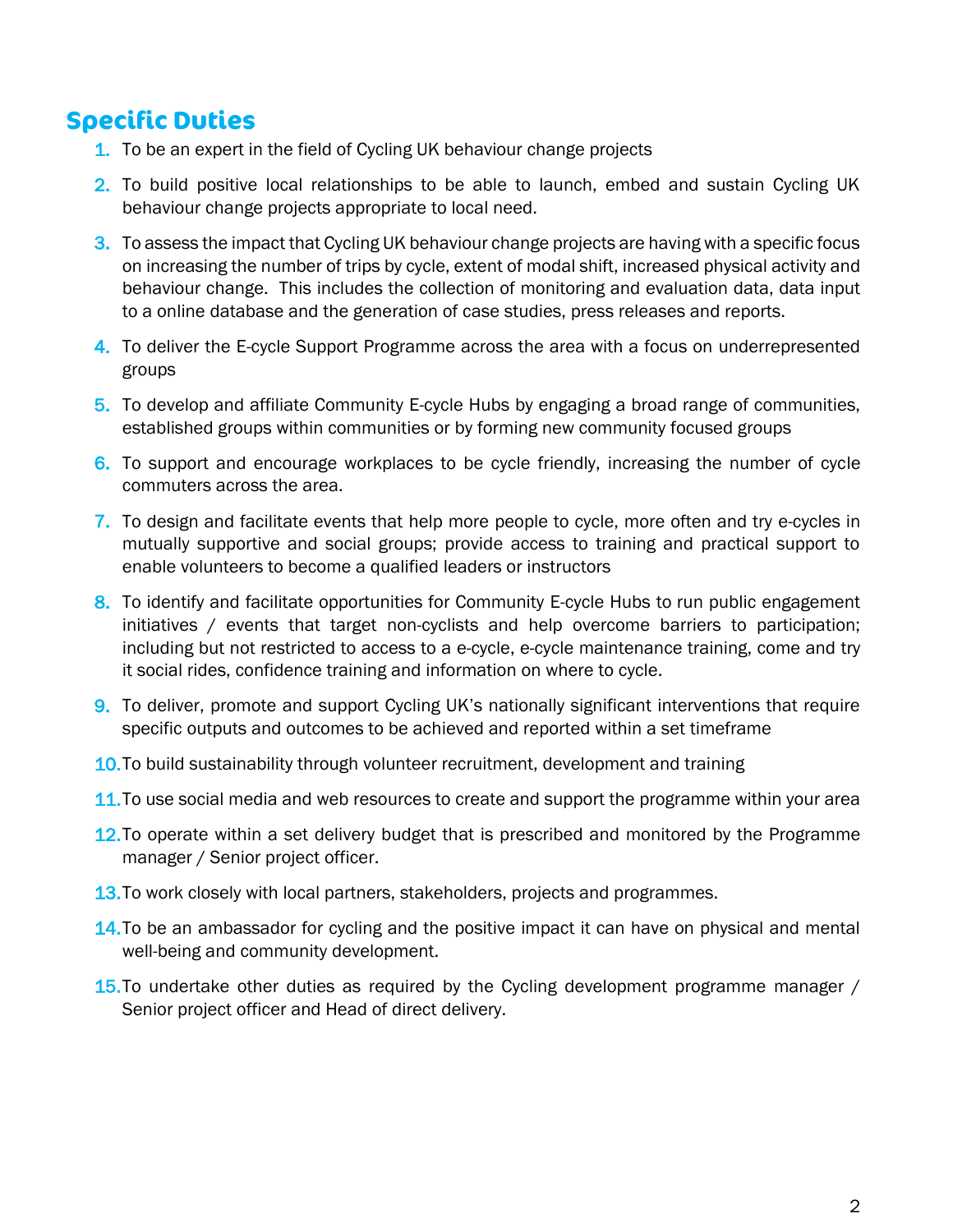# **Behaviour change officer**

### **Person Specification**

Cycling UK is fully committed to the principles of equality of opportunity and is responsible for ensuring that no job applicant, trustee, employee, volunteer or member receives less favourable treatment on the grounds of age, gender, disability, race, ethnic origin, nationality, colour, parental or marital status, pregnancy, religious belief, class or social background, sexuality or political belief.

| Req                   | Essential                                                                                                                                                                                                                                                                                                                                                                                                            | Desirable                                                                                                                                                                                                                                                                                                                                                                                                                                                                               |
|-----------------------|----------------------------------------------------------------------------------------------------------------------------------------------------------------------------------------------------------------------------------------------------------------------------------------------------------------------------------------------------------------------------------------------------------------------|-----------------------------------------------------------------------------------------------------------------------------------------------------------------------------------------------------------------------------------------------------------------------------------------------------------------------------------------------------------------------------------------------------------------------------------------------------------------------------------------|
| Qualifications        | 2 or more A Levels or equivalent<br>Evidence of ongoing personal and<br>professional<br>development<br>activities<br>during career to date.                                                                                                                                                                                                                                                                          | Degree or equivalent in a relevant topic                                                                                                                                                                                                                                                                                                                                                                                                                                                |
| Experience/ Knowledge | Project planning, delivery and tracking<br>First-hand experience of engaging and<br>working with at least one of the<br>following: community-based<br>organisations, social enterprises, the<br>voluntary sector or statutory public<br>services<br>Delivery of physical activity initiatives<br>to groups of people.<br>Volunteer engagement and<br>development<br>Planning,<br>organising and delivering<br>events | Previous employment in a similar role<br>Knowledge of cycling services and supplier<br>network across your designated region<br>Knowledge of some or all of the following:<br>Cycling industry<br>$\bullet$<br>Health improvement initiatives<br>$\bullet$<br>Physical activity development programmes<br>$\bullet$<br>Active travel campaigns<br>$\bullet$<br>Socially inclusive programmes<br>$\bullet$<br>Prior experience of working alongside or directly for<br>local authorities |
| <b>Skills</b>         | The capability to sell a new concept or<br>opportunity to a group of people.<br>Excellent capabilities in all of the<br>following skills areas:<br>Time management<br>$\bullet$<br>Written and spoken presentation<br>$\bullet$<br>Interpersonal<br>$\bullet$<br>Relationship management<br>$\bullet$<br>Negotiating<br>Networking                                                                                   | Effective use of social media; updating webpages<br>and utilising Twitter and Facebook in support of a<br>project.<br>Producing marketing materials able to successfully<br>engage a target audience.<br>Experience of using online data recording and<br>monitoring software.                                                                                                                                                                                                          |